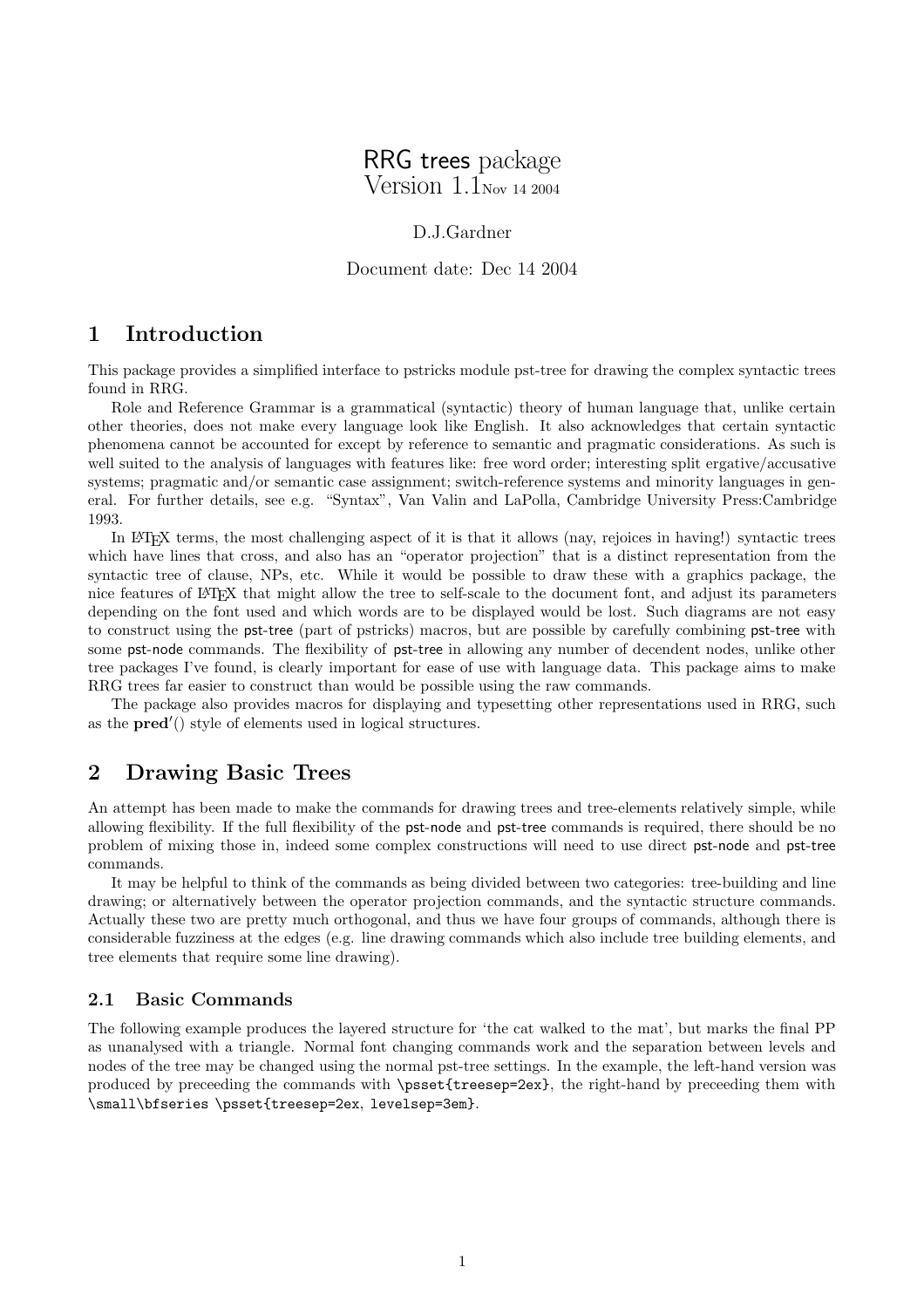

The commands \WORD and \NUC may optionally be followed by an operator projection (see section 2.4), \FanEnd may not. \NUC also has an optional argument which allows the user to specify non-verb predicating elements, e.g. \NUC[ADJ]{green}. \OPR is used to make operators, which have no drawn link to the layered structure. It takes two required arguments — the number of levels/layers that should be skipped and the word itself — and an optional argument which is a node name. See section 2.4 for further details.

\FanEnd and \CORE type commands accept an optional argument that specifies the node name for the Core label. In the case of \FanEnd, this label applies to the text at the top of the triangle. Other commands that behave in a similar manner to \CORE are: \SENTENCE, \CLAUSE, \PP, \NP, \NCORE, and \NNUC.

By some devious trickery, \FanEnd may (in addition to the label) have either two or three arguments. If two arguments are given, as in the example, the the triangle or fan goes one level deep. If three arguments are given, then the first argument specifies how many levels deep the fan should be. I.e either {top}{text} or {levels}{top}{text} may be specified. If for some reason fine adjustments are needed to make the text marking the fan line up with the rest of the sentence, the macro \rrgfantweak may be altered from the default of -1pt.

### 2.2 Periphery and Complementisers

A periphery element may be added using any of four commands, depending on which side (left or right) it is of the relevant core it is to modify, and whether the label 'Periphery' should be positioned at a set distance from the core or whether it should be positioned normally above its decendant nodes.

The 'fixed offset' commands are \LPERIPH and \RPERIPH, the 'right angle' commands \lPERIPH, \rPERIPH, for left and right respectively.

The right angle commands take three required arguments: the number of levels/layers to skip, the label for the upper node, and a tree. The fixed distance commands have an additional argument specifying the distance from the modified core. All periphery aelements may have an optional argument to specify the core to which they should apply. If this is used, then the relevant core should be labeled also, but with a prepended 'CORE', as in the example below. Often it is more pleasing to have the periphery decended from an upper invisible node (created by \TOP) than to have it distort the tree to which it logically belongs.



Complementisers (or clause linkage markers) are basicly of the same form as the periphery command, except they do not have a tree argument. On the assumption that these usually come before the linked element, there is also a short form: \CMPL. which is the same as \lCMPL. If a [label] argument is given, this should be the exact label of the core or clause node which the **\CMPL** modifies. The default is to label the item CMPL, but changing \CMPLtext will have immediate effect.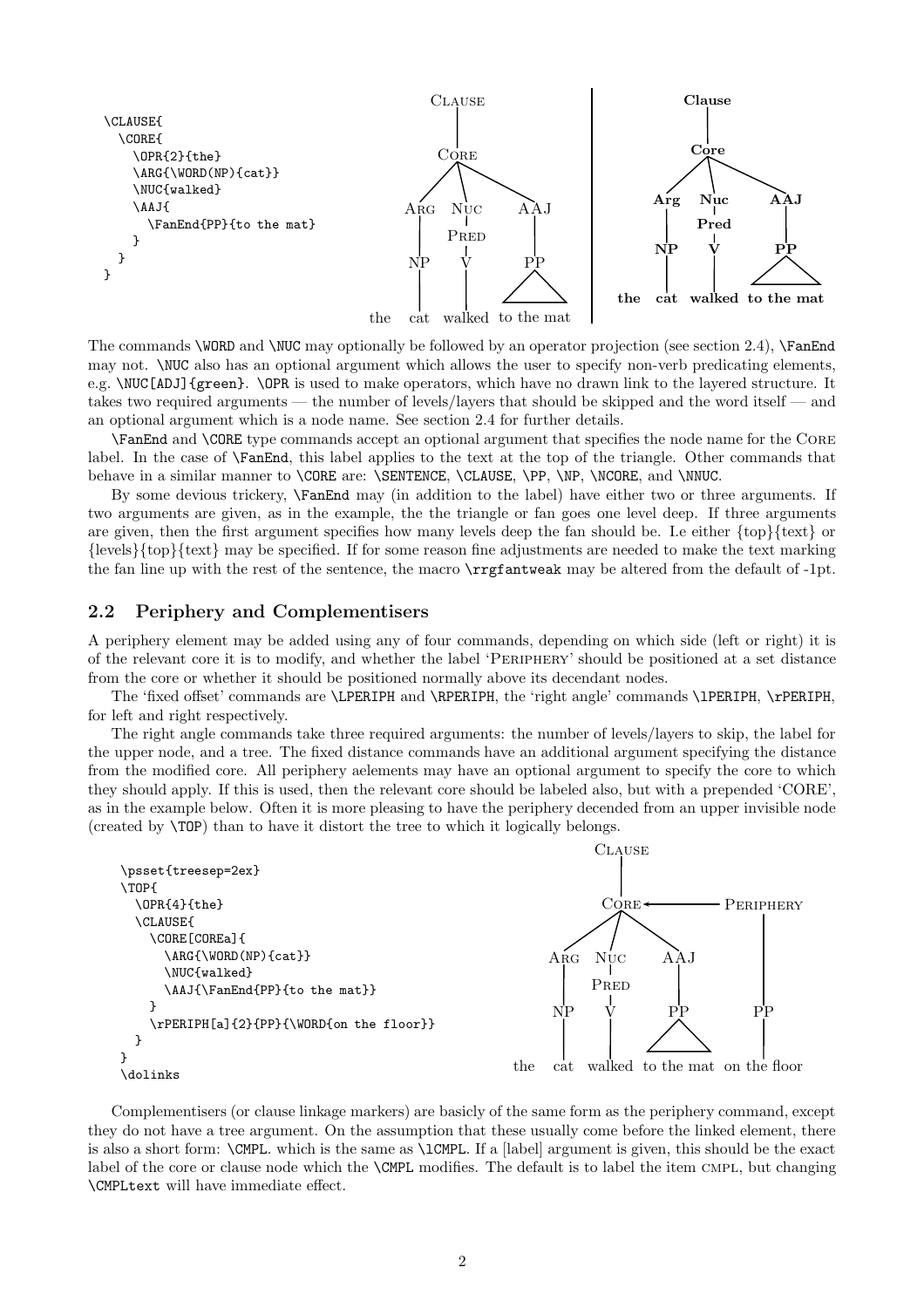Note that the final command in the example is \dolinks. This command draws the parts of any periphery and complementisers that were not drawn by the commands themselves. It should come after all linked nodes have been defined but before the next page break.

#### 2.3 Tree Labeling Commands

The following table gives the commands that are used in labeling the tree, with their default definitions and result. The commands may of course be used in the main text and redefined as necessary.:

| \Sentence        |                   | {\scshape Sentence}  | <b>SENTENCE</b> |
|------------------|-------------------|----------------------|-----------------|
| \Clause          | {\scshape Clause} |                      | <b>CLAUSE</b>   |
| \Core            | {\scshape Core}   |                      | CORE            |
| $\setminus$ Conj | {\scshape Conj}   |                      | CONJ            |
| \CMPLtext        | ${\simeq$ cmpl}   |                      | <b>CMPL</b>     |
| \Nuc             | {\scshape Nuc}    |                      | NUC             |
| \Arg             | {\scshape Arg}    |                      | ARG             |
| \aaj             | {\scshape AAJ}    |                      | AAJ             |
| $\mathcal{L}$    | {\scshape PP}     |                      | PP              |
| $\ln p$          | {\scshape NP}     |                      | NP              |
| Periphery        |                   | {\scshape Periphery} | PERIPHERY       |

### 2.4 The Operator Projection

The RRG projection decends below the text line. In this package there are three main commands concerned with the operator projection: \OP, \OPJoin and \LINK (which also has variants \LLINK, \RLINK, \1LINK and \rLINK, corresponding to the \CMPL commands). \OP is used to draw (and label) the operator layers below verbs and nouns; \OPJoin is used in complex sentences to join two such stacks together and start a new stack of operator layers (positioned half-way between the two); and \LINK draws perpendicular links from operators to these layers, labeling them as specified. As expected, \LLINK and \RLINK place their text a specified distance from the node in the tree to which they join.

Due to the way that the pst-tree commands work, \OPJoin cannot be used within any tree structure, and also it has not been possible thus far to automatically add to the height of the picture in an accurate manner. Thus some calculation is needed to account for extra depth of the structure that \OPJoin adds. The extra height it is necessary to allow for at the bottom of the figure is ((2+operator levels in this stack) − Maximum number of operators in other stacks) $\times$ \rrgoprsep.

In the case that an operator should decend from only part of a word (e.g. an affix) or from a non-word position (e.g. the beginning or end of the text), the pst-node commands \pnode and \Rnode. should be used. The following example and the table of arguments in the section 3 should make things clearer.

```
\begin{center}
\psset{treesep=2ex}
\TOP{
\OPR[DEFa]{5}{the}
\CLAUSE{
  \CORE{
    \CORE[COREa]{
      \ARG{
         \NP{
           \WORD{cat}{
            \label{thm:main} $$\OP{N}({\OP^{\nu\cup\ell}(\OP^{\nu\cap\ell}(\OP^{\nu\cap\ell})}$$}
        }
      }
      \LINK{DEFa}{cat}{DEF}
      \OPR[might]{2}{\pnode{IF}might}
      \OPR[not]{2}{not}
      \NUC{forget}{\OP{V}{\OP{\Nuc}{\OP[forgetcore]{\Core}}}}
    }
    \CMPL[COREb]{3}{to}
    \CORE[COREb]{
      \NUC{eat}{\OP{V}{\OP{\Nuc}{\OP[eatcore]{\Core}}}}
      \OPR[DEFb]{2}{the}
      \ARG{
        \NP{
```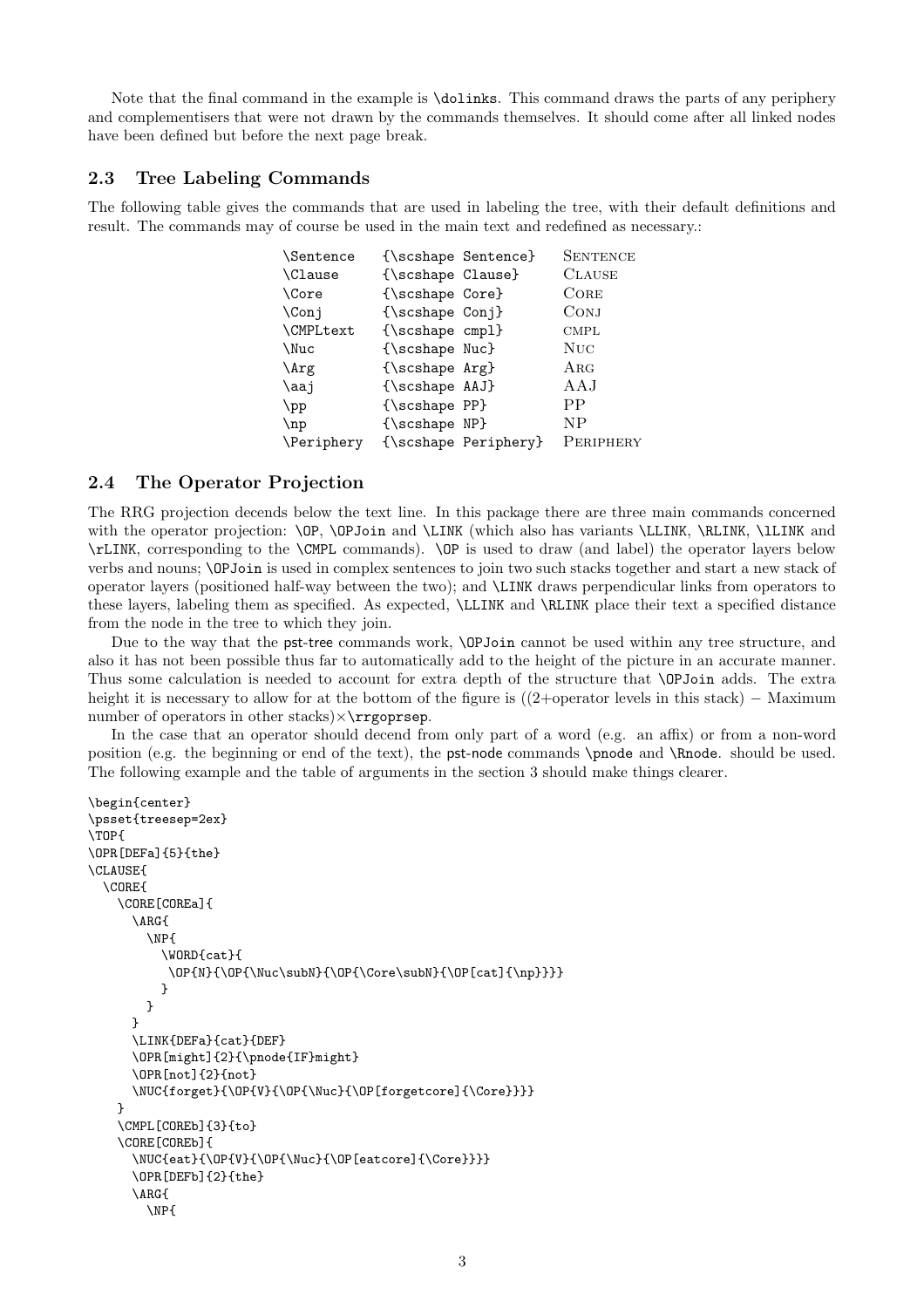```
\WORD{rat}{
            \label{thm:main} $$\OP{N}({\OP^{\N}({\OP^{\Core}\subN})}{\OP^{rat}_{\np}}}}}
            \LINK{DEFb}{rat}{DEF}
         }
      }
    }
  }
}
\rPERIPH{4}{ADV}{\WORD{tomorrow}}
}
\OPJoin{forgetcore}{eatcore}{\OP[a]{\Core}{
         \OP[b]{\Clause}{\OP[c]{\Clause}{\OP[d]{\Clause}}}}}
\LINK{might}{b}{MOD}
\LINK{not}{a}{NEG}
\LLINK{8em}{IF}{d}{IF}
\LINK{IF}{c}{TNS}
\dolinks
\vspace{6\rrgoprsep}
\end{center}
                                                      CLAUSE
                                                       CORE
                                                                                   PERIPHERY
                                        CORE
                                                                      CORE
                                                          \ensuremath{\mathrm{CMPL}}ARG
                                                    Nuc
                                                                Nuc
                                                                             \rm A_{RG}PRED
                                                               PRED
                                                                  V
                              NP
                                                                             NP
                                                                                      ADV
                                                      V
                                                   forget
                        the
                              cat
                                     might not
                                                           to
                                                                 eat
                                                                       the
                                                                             rat
                                                                                    tomorrow
                                                                        \overline{1}V
                                                                  V
                                                                               N
                               N
                             NUC_NNuc
                                                                Nuc
                                                                            NUC_NCORE
                            Coker<sub>n</sub>II.
                                                   CORE
                                                                            CORE_NDEF \rightarrow NPDF \rightarrow NPШ
                                    \mathbf{I}CORE
```
### 3 Tree-Building Commands and Arguments

MOD

IF TN

h H Τi

NEG

In the table below, items in italic and their delimiters are optional. Where an argument is labeled "tree", that argument may be filled with one or more of the commands below, though some obviously make more sence than others. An argument labeled "word" or "text" is anything that should appear in the tree, the only difference between the arguments, is that "text" arguments are intended to be the text of the analysed sentence, and "word" arguments label different parts of the tree structure. Arguments labeled "name" are node names, which may be used for drawing lines to and from by various commands.

**CLAUSE** Clause Clause **CLAUSE**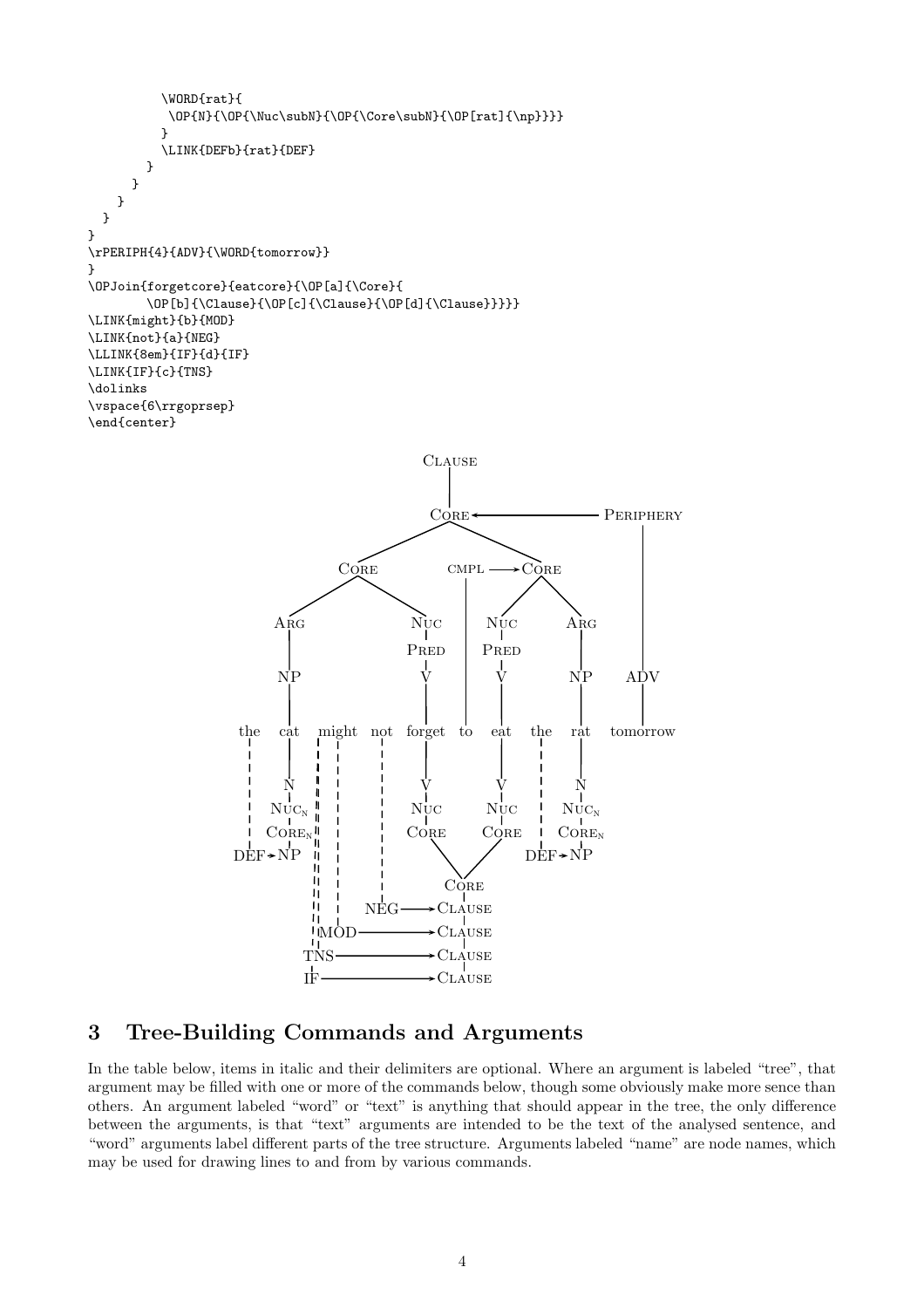| Command          | <b>Arguments</b>                  | Summary                                  | Item  | Default    |
|------------------|-----------------------------------|------------------------------------------|-------|------------|
|                  |                                   |                                          | Named | Name       |
| \TOP             | $\{tree\}$                        | Makes (zero sized) logical tree, but top |       |            |
|                  |                                   | node and lines are not drawn.            |       |            |
| <b>\SENTENCE</b> | $[name]{\text{tree}}$             | New layer of structure                   | Top   | <b>SEN</b> |
| <b>\CLAUSE</b>   | $[name]{\text{tree}}$             | New layer of structure                   | Top   | <b>CLS</b> |
| \CORE            | $[name]{\text{tree}}$             | New layer of structure                   | Top   | CORE       |
| \ARG             | $[name]{\text{tree}}$             | New layer of structure                   | Top   | arg        |
| \AAJ             | $[name]{\text{tree}}$             | New layer of structure                   | Top   | aaj        |
| \PP              | $[name]{tree}$                    | New layer of structure                   | Top   | PP         |
| $\N$             | $[name]{tree}$                    | New layer of structure                   | Top   | <b>NP</b>  |
| \NCORE           | $[name]{\text{tree}}$             | New layer of structure                   | Top   | NС         |
| \NNUC            | $[name]{\text{tree}}$             | New layer of structure                   | Top   | ΝN         |
| <b>\OPR</b>      | $[name]{\text{num}}$ {text}       | Entry num levels below current node      | Text  | opr        |
| \FanEnd          | $[name]{num}{\forall}$            | Triangle/Fan (i.e. unanalysed) entry     | Top   | fan        |
|                  |                                   | below current node, with the apex        |       |            |
|                  |                                   | marked with the word argument.           |       |            |
| \End             | $[name]{\text{text}}{tree}$       | Obsolete simpler version of <b>WORD</b>  | Text  | $\times$   |
| \WORD            | $[name](word){\text{text}}{tree}$ | Creates one or two level entry below     | Text  | X          |
|                  |                                   | current node.                            |       |            |
| \NUC             | $[word]{text}{true}$              | <b>Predicating Nucleus</b>               |       |            |
| $\Omega$         | $[name]$ {word}{ <i>tree</i> }    | Operator projection layer                | Text  | op         |
|                  |                                   |                                          |       |            |

# 4 Line Drawing Commands

| Command         | Arguments                                     | Summary                                          |
|-----------------|-----------------------------------------------|--------------------------------------------------|
| <b>\CMPL</b>    | $[name]{\text{num}}$                          | Also \rCMPL. Links to the object named (default: |
|                 |                                               | CLAUSE) with right-angle connections.            |
| <b>LCMPL</b>    | $[name]{length}{\text{num}}$                  | Also \RCMPL. Links to the object named (default: |
|                 |                                               | CLAUSE) with CMPL centered length from target.   |
| <b>\1PERIPH</b> | $[Extn]{\text{num}}$ {word}{ <i>tree</i> }    | Also \rPERIPH. Links to the object named         |
|                 |                                               | "COREExtn" with right-angle connections.         |
| <b>LPERIPH</b>  | $[Extn]{\text{length}}$ {num}{word}{ $tree$ } | Also \RPERIPH. Links to the object named         |
|                 |                                               | "COREExtn" with PERIPHERY centered length        |
|                 |                                               | from target.                                     |
| <b>\lLINK</b>   | $[extra]{name}{name}{\}$                      | Also \rLINK. Links two named objects with right- |
|                 |                                               | angle connections.                               |
| <b>\LLINK</b>   | $[extra]{length}{name}{name}{%$               | Also \RLINK. Links two named objects with text   |
|                 |                                               | centered length from target.                     |

In the above table the parameter named *extra* is appended to the optional argument of a  $\n{\n  $\nabla$   $\mathbf{a} \cdot \mathbf{b} = \nabla \cdot \mathbf{b}$$ command. It may be used for forcing certain unusual drawing styles, but is best ignored. If used it must start with a comma.

# 5 Misc. Commands

### 5.1 Logical Structures

| Command        | Result            | Description                       |
|----------------|-------------------|-----------------------------------|
| \pred{greet}   | $\mathrm{greet}'$ | Predicate in logical structure    |
| \prddo         | $d\mathbf{o}'$    | Shorthand for \pred{do}           |
| \prdD0         | DO'               | Shorthand for \pred{D0}           |
| <b>\SEML</b>   | <b>SEML</b>       | Shorthand for {\textsf{SEML}\,}   |
| \INGR          | <b>INGR</b>       | Shorthand for {\textsf{INGR}\,}   |
| <b>\BECOME</b> | <b>BECOME</b>     | Shorthand for {\textsf{BECOME}\,} |
| <b>\CAUSE</b>  | CAUSE             | Shorthand for ${\text{CAUSE}}\$ . |
| <b>NOT</b>     | NOT               | Shorthand for ${\text{NOT}},$ ,   |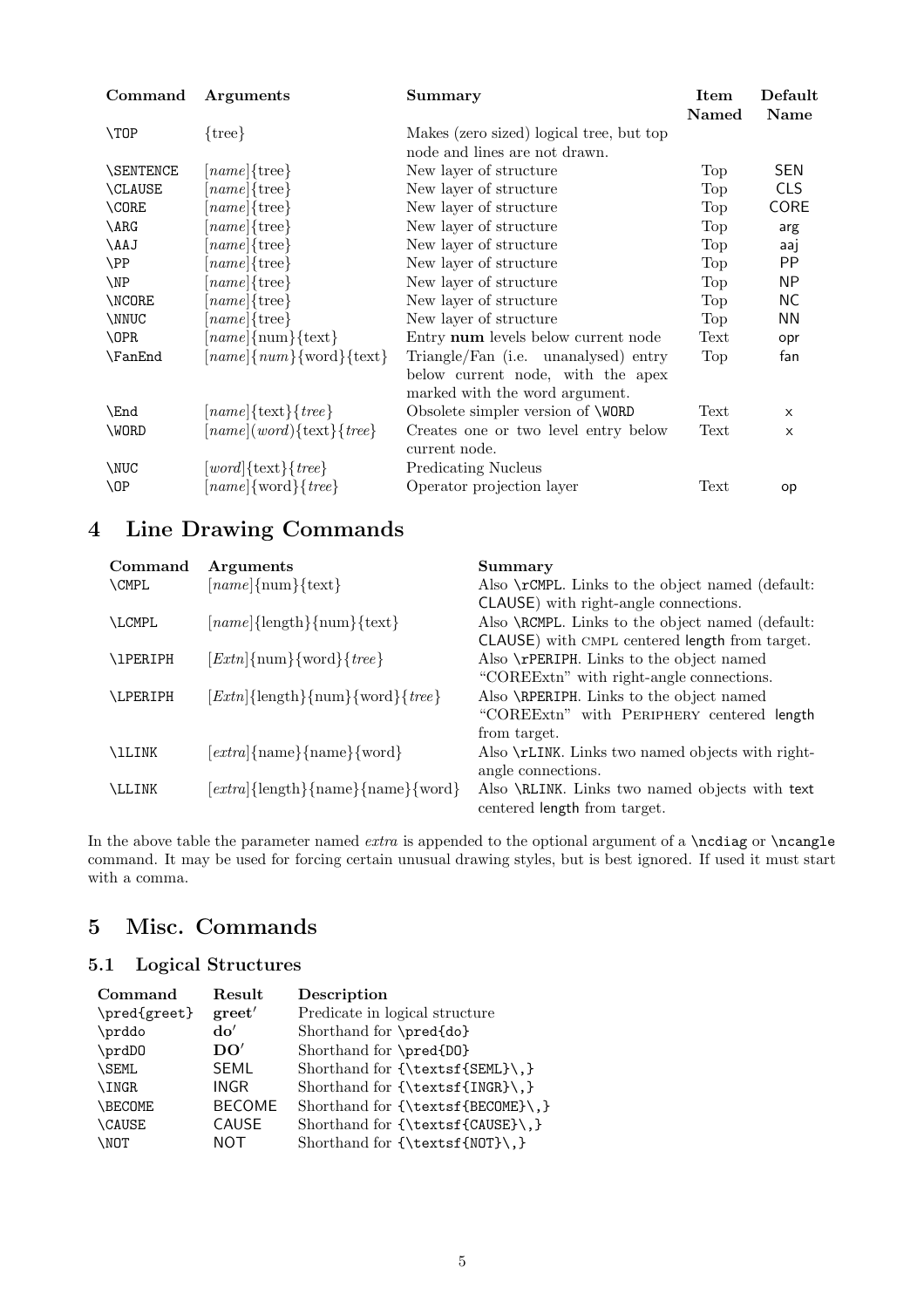### 5.2 Other Commands and Lengths

| \textsubscript{} | Macro  | Subscript equivalent for textsuperscript command that is unaccount-     |
|------------------|--------|-------------------------------------------------------------------------|
|                  |        | ably missing from latex.ltx                                             |
| $\sup\{\}$       | Macro  | Shorthand for \textsuperscript                                          |
| \sub{}           | Macro  | Shorthand for \textsubscript                                            |
| subN             | Macro  | Shorthand for \textsubscript{\scshape{n}}, for labeling                 |
|                  |        | e.g. $\text{CORE}_N$ (typed: $\text{Core\substack{subN}}$ )             |
| \rrgoprsep       | Length | Separation between levels on operator projection (default is 1.5em)     |
| \rrgfantweak     | Macro  | Fine adjustment of fan (triangle) height. (default -1pt)                |
| \dolinks         | Macro  | Necessary to actually draw and label lines for periphery and complemen- |
|                  |        | tiser commands.                                                         |

### 6 The code itself

1 \ProvidesPackage{rrgtrees}[2004/11/14 RRG tree drawing]

2 \RequirePackage{pst-node,pst-tree}

#### 6.1 Logical structures

Before we start with the tree commands proper, we'll use some shortcuts for writing logical structures. . .

```
3 \newcommand{\pred}[2][]{\textbf{#2}\ensuremath{'_{#1}}}
```

```
4 \newcommand\SEML{\textsf{SEML}\,}
```

```
5 \newcommand\INGR{\textsf{INGR}\,}
```
- 6 \newcommand\BECOME{\textsf{BECOME}\,}
- 7 \newcommand\CAUSE{\textsf{CAUSE}\,}
- 8 \newcommand\NOT{\textsf{NOT}\,}
- 9 \newcommand\prddo{\pred{do}}
- 10 \newcommand\prdDO{\pred{DO}}

. . . and some tree entries that we want to be consistent

```
11 \def\Sentence{{\scshape Sentence}}
```
- 12 \def\Clause{{\scshape Clause}}
- 13 \def\Core{{\scshape Core}}
- 14 \def\Conj{{\scshape Conj}}
- 15 \def\CMPLtext{{\scshape cmpl}}
- 16 \def\Nuc{{\scshape Nuc}}
- 17 \def\Arg{{\scshape Arg}}
- 18 \def\aaj{{\scshape AAJ}}
- 19 \def\pp{{\scshape PP}}
- 20 \def\np{{\scshape NP}}

```
21 \def\Periphery{{\scshape Periphery}}
```
### 6.2 Initial setup

We'll now define a few lengths and sane defaults that will be needed later.

```
22 \newlength\rrgoprsep
23 \newlength\rrg@tmpdim
24 \newlength\rrg@tmpdima
25 \newlength\rrg@tmpdimb
26 \setlength{\rrgoprsep}{1.5em}
```
### 6.3 Generic versions of commands and internally used bits.

```
27 \def\rrg@empty@toks{\global\let\rrg@dolinks\@empty}
28 \rrg@empty@toks
```
The \dolinks is used to draw things that can only be done once the rest of the tree is defined. Tokens to be executed are deferred into a collecting point by many commands and the macro executes the tokens in the internal collection, and then resets the token list for the next tree.

29 \def\dolinks{\rrg@dolinks\rrg@empty@toks}

```
30 \def\@once@tmp{}
```
31 \def\rrg@addlinks{\g@addto@macro\rrg@dolinks}

```
32 \newcommand{\rrg@newnode}[1]{\@namedef{rrg@node@#1}{\null}}
```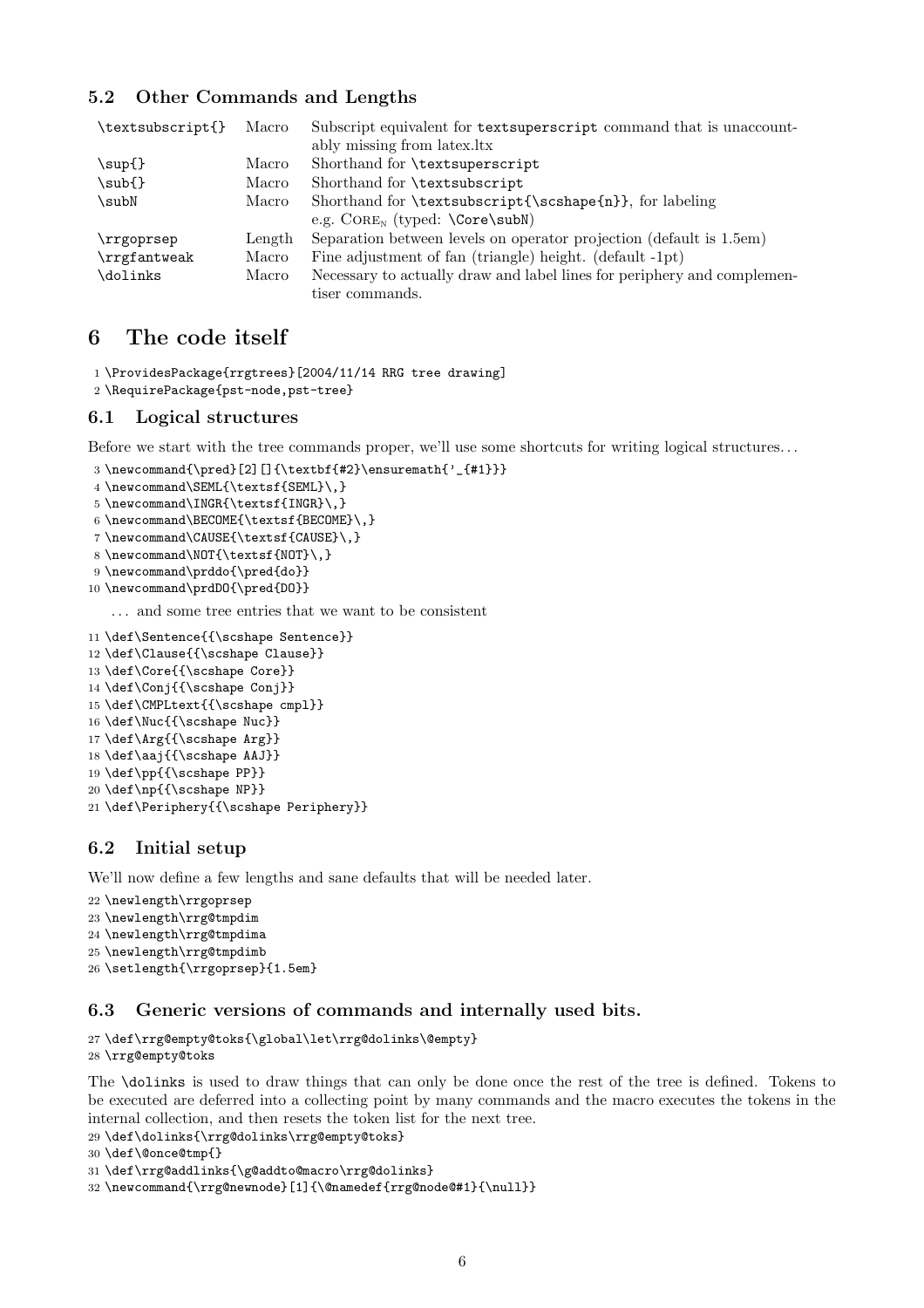If this had worked, it would have automatically and drawn the line if possible, or added a delay otherwise. It would have been nicer, but it didn't work. Dunno why.

```
33 %%Broken code:
```

```
34 %%\newcommand{\rrg@do@or@add@link}[3]{\@ifundefined{rrg@node@#1}{\typeout{#1
```

```
35 %% undefined}\rrg@addlinks{#3}}{\@ifundefined{rrg@node@#2}
```
%% {\typeout{#2 undefined}\rrg@addlinks{#3}}{#3}}}

This combines an arbitary level skip, with a right angled join, as used in periphery and clause link marker elements.

Parameters:  $\#1 =$  Pre-skip;  $\#2 =$  Name of top node;  $\#3 =$  Name of link-to node;  $\#4 =$  Text of top node;  $#5 =$  Lower tree;  $#6 =$  Mark at Right angle;  $#7 =$  Join angle at link-to node.

```
37 \newcommand{\rightangle@link}[7]{
38 \settowidth{\rrg@tmpdim}{#4}%
39 \skiplevels{#1}%
40 \rrg@newnode{#2}%
41 \ifdim\rrg@tmpdim>0pt
42 \pstree{\TR[edge=none, name=#2]{#4}}{%
43 #5}%
44 \else%
45 \TR[edge=none,name=#2]{#5}%
46 \fi%
47 \endskiplevels%
48 \rrg@addlinks{\ncangle[angleA=90,angleB=#7,armB=0]{->}{#2}{#3}%
49 \ncput*[npos=1]{#6}}}
   This version produces a diagonal link for close spacing or line-crossing periphery (etc) elements.
50 \newcommand{\diag@link}[8]{
51 \settowidth{\rrg@tmpdim}{#4}%
52 \expandafter\typeout{\the\rrg@tmpdim}
53 \skiplevels{#1}%
54 \rrg@newnode{#2}%
55 \ifdim\rrg@tmpdim>0pt
56 \pstree{\TR[edge=none, name=#2]{#4}}{%
57 #5}%
58 \else%
59 \typeout{#4:#5}%
60 \TR[edge=none,name=#2]{#5}%
61 \fi%
62 \endskiplevels%
63 \rrg@addlinks{\ncdiagg[angleA=#7,armA=#8]{<-}{#3}{#2}%
64 \ncput*[npos=1]{#6}}}
Different versions of predicating nucleus, depending on presence of an operator projection
65 \newcommand{\@NUCa}[3]{\pstree{\TR{\@do@once\Nuc}}{
66 \pstree{\TR{#1}}{\pstree{\TR[name=verb]{\ncput*[npos=1.5]{\scshape{Pred}}#2}}{#3}}}}
67 \newcommand{\@NUCn}[2]{\pstree{\TR{\@do@once\Nuc}}{\pstree{\TR{#1}}%
68 {\TR[name=verb]{\ncput*[npos=1.5]{\scshape{Pred}}#2}}}}
6.4 User commands for periphery, etc.
69 \newcommand{\CMPL}[3][CLAUSE]{\rightangle@link{#2}{CMPL#1}{#1}{}{#3}{\CMPLtext}{180}}
```

```
70 \newcommand{\lCMPL}{\CMPL}
```

```
71 \newcommand{\rCMPL}[3][CLAUSE]{\rightangle@link{#2}{CMPL#1}{#1}{}{#3}{\CMPLtext}{0}}
```
\newcommand{\LCMPL}[4][CLAUSE]{\diag@link{#2}{CMPL#1}{#1}{}{#3}{\CMPLtext}{180}{#4}}

```
73 \newcommand{\RCMPL}[4][CLAUSE]{\diag@link{#2}{CMPL#1}{#1}{}{#3}{\CMPLtext}{0}{#4}}
```

```
74 \newcommand{\lPERIPH}[4][]{\rightangle@link{#2}{PERIPH#1}{CORE#1}%
```

```
75 {#3}{#4}{\Periphery}{180}}
```
\newcommand{\rPERIPH}[4][]{\rightangle@link{#2}{PERIPH#1}{CORE#1}%

```
77 {#3}{#4}{\Periphery}{0}}
```

```
78 \newcommand{\LPERIPH}[5][]{\diag@link{#2}{PERIPH#1}{CORE#1}{#3}%
```
{#4}{\Periphery}{180}{#5}}

```
80 \newcommand{\RPERIPH}[5][]{\diag@link{#2}{PERIPH#1}{CORE#1}{#3}%
```

```
81 {#4}{\Periphery}{0}[#5]}
```
### 6.5 Predicating Nucleus

```
82 \newcommand{\NUC}[2][V]{\@ifnextchar\bgroup{\@NUCa{#1}{#2}}{\@NUCn{#1}{#2}}}
```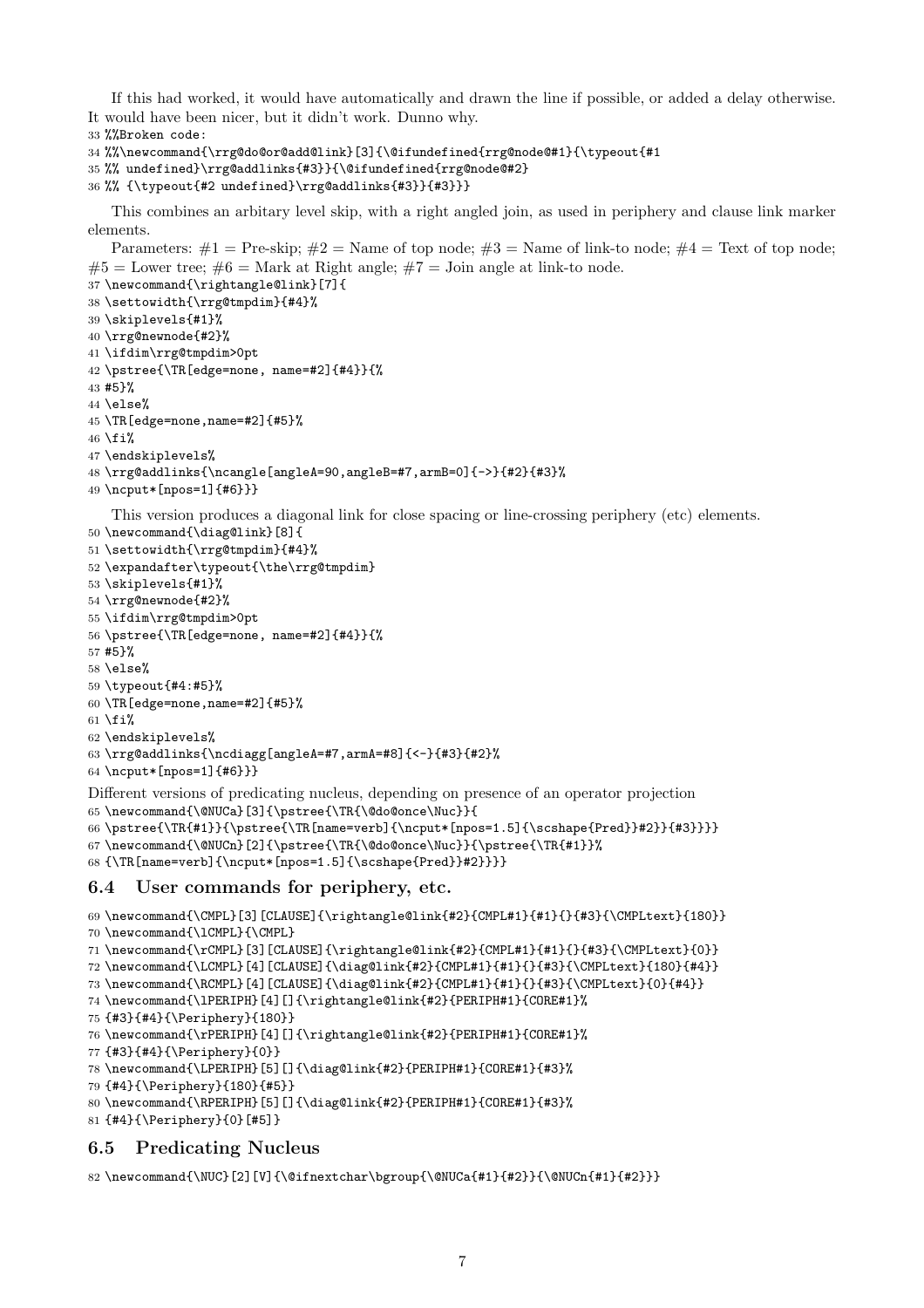### 6.6 More normal tree parts

#### 6.6.1 Basic components

```
83 \newcommand{\TOP}[1]{\pstree[thislevelsep=0pt,linestyle=none]{\Tn}%
84 {\psset{linestyle=solid}#1}}
```
\newcommand{\SENTENCE}[2][SEN]{\pstree{\TR[name=#1]{\Sentence}\@do@once}{#2}}

\newcommand{\CLAUSE}[2][CLS]{\pstree{\TR[name=#1]{\Clause}\@do@once}{#2}}

\newcommand{\CORE}[2][CORE]{\pstree{\TR[name=#1]{\Core}\@do@once}{#2}}

```
88 \newcommand{\ARG}[2][arg]{\pstree{\TR[name=#1]{\Arg}\@do@once}{#2}}
```
\newcommand{\AAJ}[2][aaj]{\pstree{\TR[name=#1]{\aaj}\@do@once}{#2}}

```
90 \newcommand{\PP}[2][PP]{\pstree{\TR[name=#1]{\pp}\@do@once}{#2}}
```

```
91 \newcommand{\NP}[2][NP]{\pstree{\TR[name=#1]{\np}\@do@once}{#2}}
```

```
92 \newcommand{\NCORE}[2][NC]{\pstree{\TR[name=#1]{\Core\subN}\@do@once}{#2}}
```
\newcommand{\NNUC}[2][NN]{\pstree{\TR[name=#1]{\Nuc\subN}\@do@once}{#2}}

#### 6.6.2 Word node

\WORD tries to be flexible in the arguments it gets. The user may optionally include the (part of speach) a [name] for the {word} node, and possibly being followed by an {operator projection}. E.g. \WORD{hello}, \WORD[hi]{hello}, \WORD(N){cat}, \WORD(N)[pussy]{cat} are all permitted, as is any of the above with an operator projection

```
94 \newcommand{\WORD}{\let\@word@tmp=\empty\@ifnextchar(%) bracket match
95 {\@word@ii}{\@word@i}}
96 \newcommand{\@word@i}[2][x]{\@end{#1}{#2}} % Nice easy single level word
97 \def\@word@ii(#1){\@ifnextchar[%] bracket match % we have a fuller tree.
98 {\@word@iii{#1}}{\@word@iii{#1}[x]}}
99 % Here goes!
100 \def\@word@iii#1[#2]#3{\@ifnextchar\bgroup% operators follow
101 {\@word@iv{#1}{#2}{#3}}{\pstree{\TR{#1}\@do@once}{\TR[name=#2]{#3}}}}
102
103 \newcommand{\@word@iv}[4]{\pstree{\TR{#1}\@do@once}{\pstree{\TR[name=#2]{#3}}{#4}}}
    \@do@once does the delayed linestyle reset required by someone using \UNJOINED
```

```
104 \newcommand{\@do@once}{\@once@tmp\def\@once@tmp{}}
```
\newcommand{\UNJOINED}{\def\@once@tmp{\global\let\psedge\@save@edge}%

```
106 \let\@save@edge\psedge\def\psedge##1##2{}}
```
#### 6.6.3 Operator node

\OPR is used for marking the supplied word as an operator. It has no representation in the upper tree but is described as though it were part of it. The optional firse parameter is its tag label (for drawing linking lines, the second defines the number of logical levels to skip, which is a function of the node placement.

107\newcommand{\OPR}[3][opr]{\skiplevels{#2}{\TR[edge=none,name=#1]{#3}}\endskiplevels}

### 6.7 Operator tree and linking

\OP defines items in the operator projection.

```
108 \newcommand\OP[2][op]{\psset{levelsep=\rrgoprsep}\@end{#1}{\@do@once#2}}
109 \newcommand{\oprlink}[4]{%
110 \ncput*[npos=1 #1]{\rnode{label}{#4}}%
111 \ncline[linestyle=dashed]{#2}{label}\ncline{->}{label}{#3}%
112 }
113 \newcommand{\LLINK}[5][]{%
114 \ncdiagg[linestyle=none,angleA=180,armA=#2]{#4}{#3}%
115 \oprlink{#1}{#3}{#4}{#5}
116 }
117 \newcommand{\RLINK}[5][]{%
118 \ncdiagg[linestyle=none,angleA=0,armA=#2]{<-}{#4}{#3}%
119 \oprlink{#1}{#3}{#4}{#5}
120 }
121 \newcommand{\rLINK}[4][]{\ncangle[linestyle=none,angleA=-90,angleB=0 #1]{#2}{#3}%
122 \oprlink{}{#2}{#3}{#4}
123 }
124 \newcommand{\LINK}[4][]{\ncangle[linestyle=none,angleA=-90,angleB=180 #1]{#2}{#3}%
125 \oprlink{}{#2}{#3}{#4}
126 }
```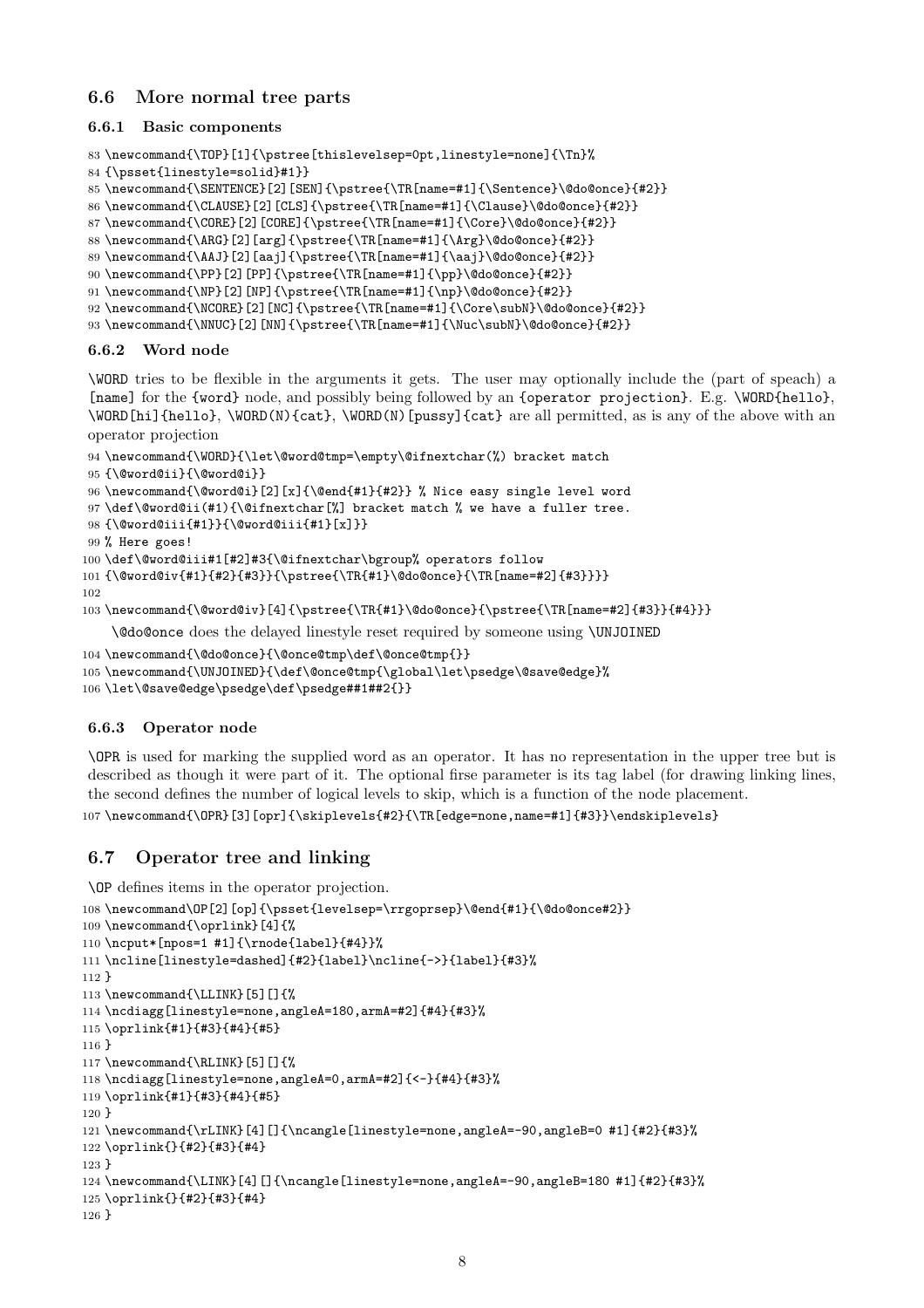127 \newcommand{\lLINK}{\LINK}

The **\End** command is just a simple terminal node, which may have an operator tree following it.. \newcommand{\End}[2][x]{\@end{#1}{#2}}

First attempt at clever operators. It might even work one day.

```
129 %\newcommand\Ende{\@ifnextchar[%]
130 %{\@Ende}{\@Ende[x]}}
131 %
132 %\def\@Ende[#1]#2{\def\@End{\TR[name=#1]{#2}}%
133 %\typeout{@Ende}
134 %\@check@Ende}
135 %
136 %\def\@check@Ende{\@ifnextchar(% ] bracket matching
137 %{\typeout{Brkt}}{\typeout{No Brkt}}
138 %\@End}%
139 %
140 %\def\@check@OP{%
141 %\typeout{\@End}
142 %\@ifnextchar[% ] bracket matching
143 %{\@OP}{\@ifnextchar<% > bracket matching
144 %{\@OP[x]}{}}%
145 %}
146 %\def\@OP[#1]<#2>{\typeout{OP}\def\@Tmp{\expandafter\pstree{\TR[name=#1]{#2}}%
147 %{\@End}}\let\@End=\@Tmp}
```
The \@end command is run by all things that could be followed by optional decendents. Optional parts are enclosed in  $\{\}$ , just like a normal arg. The reason for this is so that the user dosn't need to define the tree in some horrible inverted order, or remember a whole different set of commands.

```
148 \newcommand{\@end}[2]{\@ifnextchar\bgroup% matching
149 {\@are@ops{#1}{#2}}{\@end@{#1}{#2}}}
150 \newcommand{\@end@}[2]{\TR[name=#1]{#2}}
151 \def\@are@ops#1#2#3{\pstree{\@end@{#1}{#2}}{#3}}
```
#### 6.8 Macros for fans/triangles

Adjustment in position of fan label due to height of line or something similar.

```
152 \def\rrgfantweak{-1pt}
```
Draw a fan, but first find out how many arguments we have. I.e. we allow \FanEnd{depth}{head}{text} or \FanEnd{head}{text} plus an optional [label] for the head.

```
153 \newcommand{\FanEnd}[3][fan]{%
154 \@ifnextchar\bgroup{\@fanend{#1}{#2}{#3}}{\@@fanend{#1}{1}{#2}{#3}}}
155 \def\@fanend#1#2#3#4{\@@fanend{#1}{#2}{#3}{#4}}
156 \newcommand{\@@fanend}[4]{
157 \setbox\@tempboxa\hbox{#4}%
158 \setlength{\rrg@tmpdim}{\wd\@tempboxa}%
159 \addtolength{\rrg@tmpdim}{-1ex}%
160 \setlength{\rrg@tmpdimb}{\psk@levelsep}%
161 \setlength{\rrg@tmpdima}{\psk@levelsep}%
162 \setlength{\rrg@tmpdimb}{#2\rrg@tmpdima}%
163 \addtolength{\rrg@tmpdimb}{+0.7ex}%
164 \addtolength{\rrg@tmpdimb}{-\ht\@tempboxa}%
165 \addtolength{\rrg@tmpdimb}{-\pslabelsep}%
166 \addtolength{\rrg@tmpdimb}{\rrgfantweak}%
167 \pstree[thislevelsep=\rrg@tmpdimb]{\TR{#3}}{\Tfan[fansize=\rrg@tmpdim]%
168 \nbput*[npos=1.5,name=#1]{#4}}
169 }
```
#### 6.9 Final bits and pieces

This one should have been defined in latex.ltx

```
170 \DeclareRobustCommand*\textsubscript[1]{%
```

```
171 \@textsubscript{\selectfont#1}}
```

```
172 \def\@textsubscript#1{%
```

```
173 {\m@th\ensuremath{_{\mbox{\fontsize\sf@size\z@#1}}}}}
```